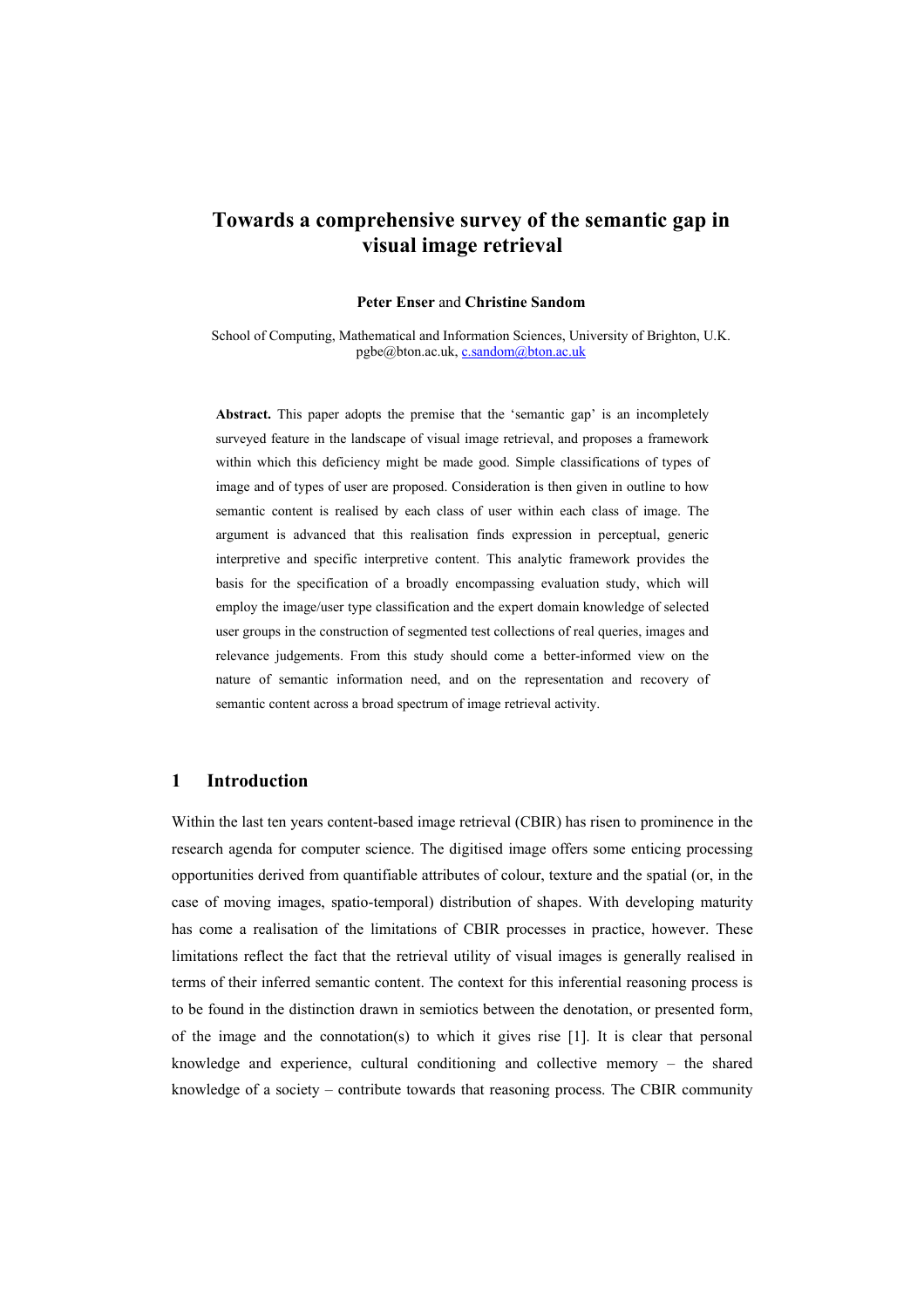has attached the label 'semantic image retrieval' to the formulation and resolution of information needs which engage that intellectual process. The sharply drawn distinction between that process and the automatic extraction of low level features from denotative pixel structures is characterised as the 'semantic gap'[2].

Given the vast and constantly expanding scale upon which visual resources are made available via the World Wide Web, users, providers and the CBIR research community collectively have much to gain from a narrowing of that semantic gap. This paper adopts the premise that a complete survey of this feature in the landscape of visual image retrieval has yet to be undertaken, and proposes a framework within which this might be undertaken.

The approach taken in this paper is, first, to propose a classification of types of image, followed by an even simpler classification of types of user. Consideration is then given in outline to how semantic content is *realised* by each class of user within each class of image. This framework provides the basis for a proposal to set up a formal study which is intended to generate a more comprehensive evaluation of visual image retrieval paradigms than any reported thus far.

# **2 A Categorisation of Image Type**

### **2.1 Documentary – general purpose**

Documentary images are interpreted here as faithful representations of reality. They may be captured as a result of a photographic process, or created by some form of humaninitiated endeavour. In their captured form they represent a momentary entrapment of reality, typical examples being photographs taken above, on or under the land and sea. In their created form they are artworks using any of a variety of materials.

### **2.2 Documentary – special purpose**

Images in this category are a faithful representation of a specific part of some larger reality, that part being the subject of specialised analysis and not necessarily visible without special equipment. As in the general purpose case, such images may be captured or created. Typical examples of the former are medical X-rays, ultrasound scans and microscopy images, whilst fingerprints are one example of the created form of such images.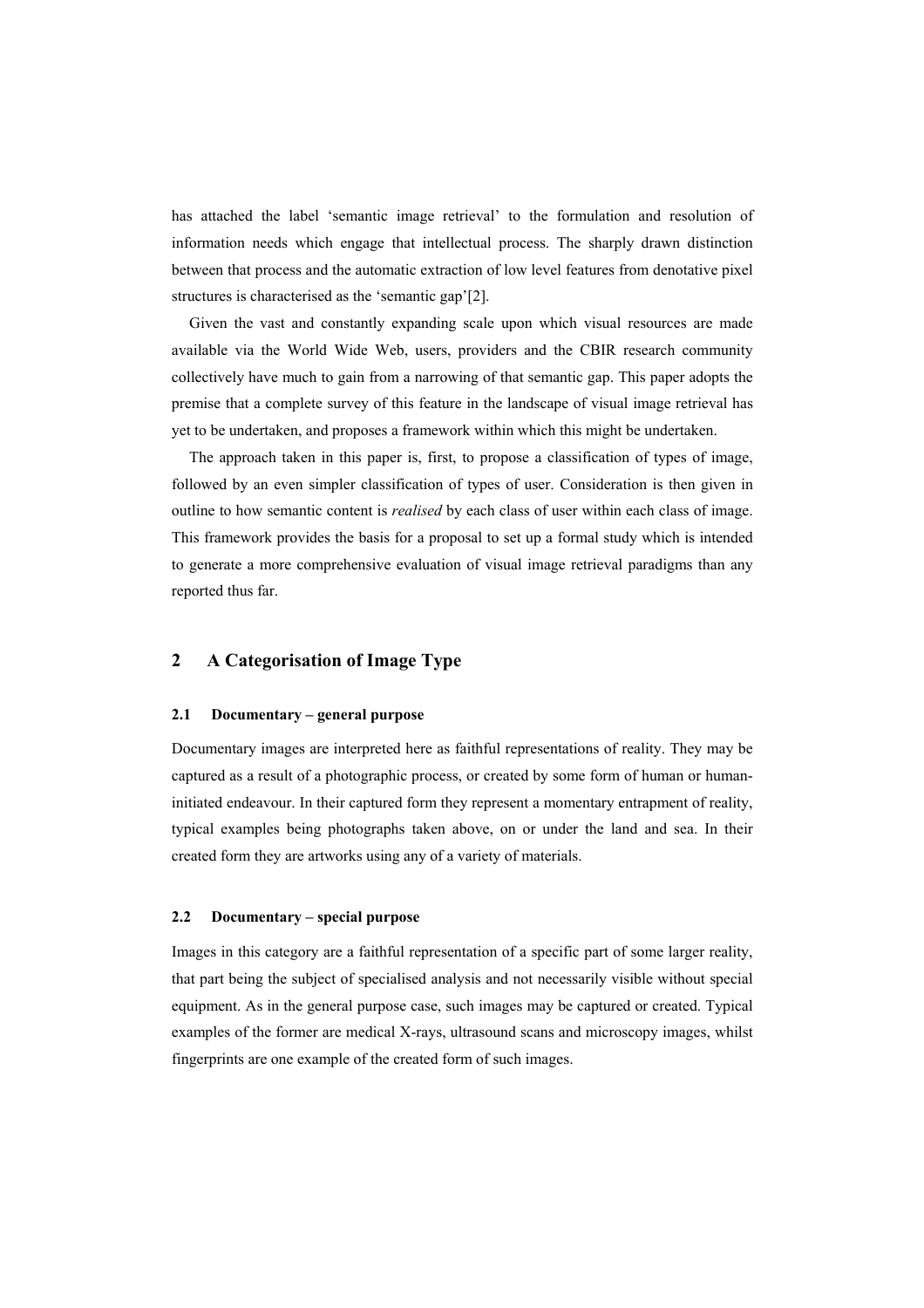### **2.3 Creative**

Images in this category may be placed on a spectrum of reality representation, from documentary images which have been subject to some degree of amendment or manipulation, through to completely abstract artworks.

### **2.4 Models**

In this category may be found 2- and 3-dimensional images which model aspects of reality such as processes and geographical phenomena. Typical examples are maps, diagrams, charts, plans, architectural and engineering drawings.

### **2.5 Moving images**

The classification shown in Figure 1 is couched in terms of still images, but may be applied to moving images as well. The animation of photographically or digitally captured sequences of any of the still image types is theoretically possible, although the footage resulting from some of the stills might have little practical significance. For example, TV news footage belongs to the class of general-purpose documentary images, and digital video microscopy is a moving image variant of the special-purpose documentary image. The feature film is the dominant, animated version of the creative image, and animated weather maps which feature in TV broadcasts are one example of the moving image version of the 2-dimensional model.

# **3. A Categorisation of User Type**

For each of the four classes of image a variety of *specialist* users can be identified. For example, among the class of general purpose documentary images, archive photographs of urban scenes may be sought by transport historians and historical geographers. Surgeons, conservators and art historians are among the diverse users of X-ray photographs, an example of special purpose documentary images. Among the various types of artwork which contribute to the class of creative images, games designers will make use of computergenerated images; and astronomers will use (celestial) charts and maps within the class of 2 dimensional images. Other examples of specialist users of particular types of image are shown in Figure 1.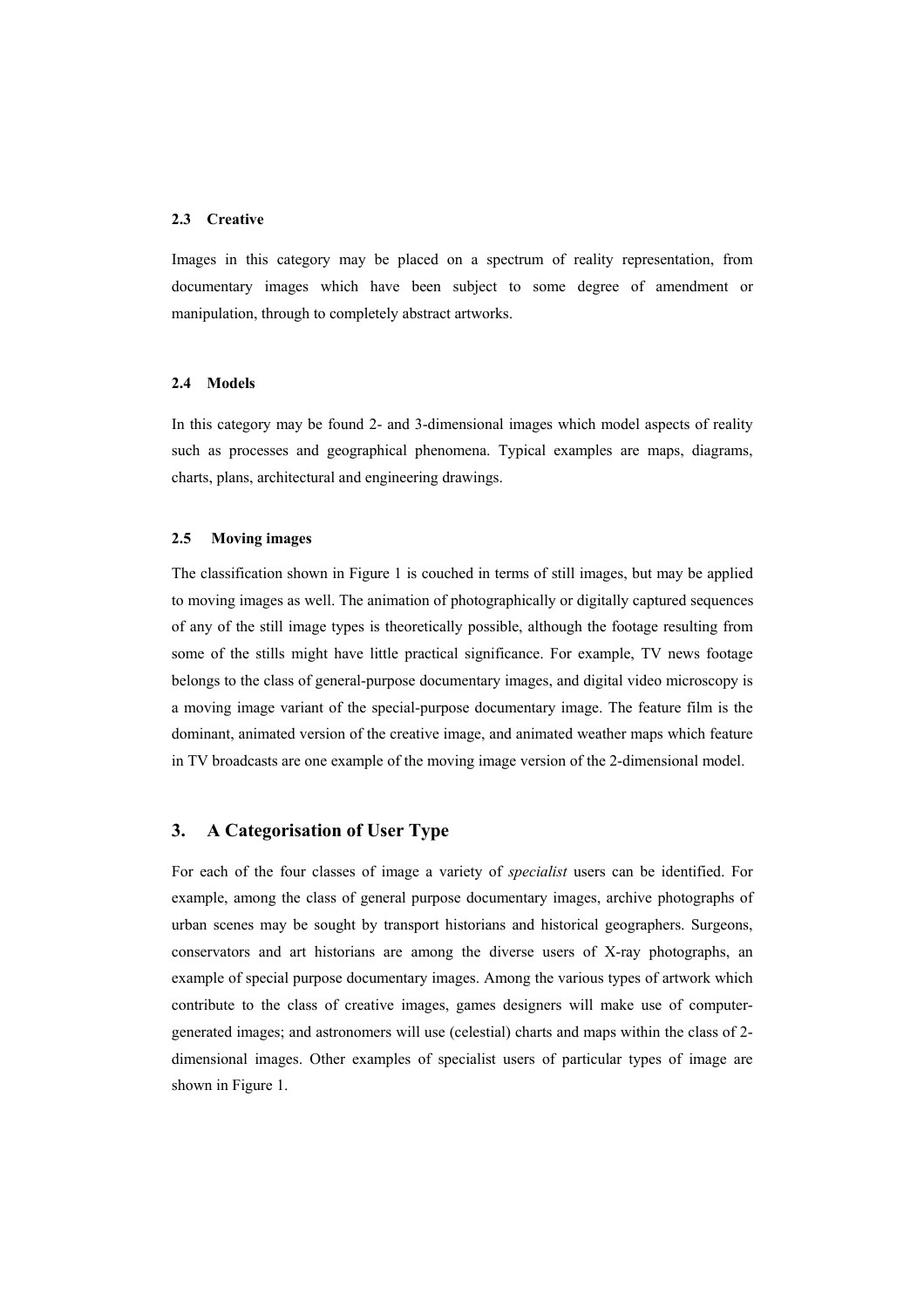| User type                                                                                                                         | Generalist                                                           | Specialist                                                                                                                                                     |
|-----------------------------------------------------------------------------------------------------------------------------------|----------------------------------------------------------------------|----------------------------------------------------------------------------------------------------------------------------------------------------------------|
| Image type                                                                                                                        |                                                                      |                                                                                                                                                                |
| Documentary - general purpose<br>archive photo – urban scene<br>aerial photo<br>contemporary photo - society                      | general public<br>general public<br>general public                   | transport historian; historical geographer<br>town planner; military intelligence agent<br>journalist; fashion designer                                        |
| Documentary – special purpose<br>X-ray photo<br>microscopy image<br>ultrasound scan<br>fingerprint<br>facial identification photo | n/a<br>n/a<br>n/a<br>n/a<br>[general public]                         | Surgeon; conservator, art historian<br>microbiologist<br>obstetrician<br>police officer<br>immigration officer; police officer                                 |
| <b>Creative</b><br>painting<br>trademark; logo<br>tapestry<br>computer-generated graphic.,                                        | general public<br>general public<br>general public<br>general public | art historian; curator<br>trademark lawyer<br>textile designer<br>graphic designer; cartoonist; games<br>software programmer                                   |
| Model<br>map<br>chart<br>technical drawing<br>diagram                                                                             | general public<br>general public<br>general public<br>general public | geographer; civil engineer; archeologist<br>astronomer; navigator; genealogist<br>architect; engineer<br>engineer; graphic<br>designer;<br>technical<br>author |

**Fig. 1** A classification of image types and user types, with example members

*Generalist* users, characterised in Figure 1 as the general public, may seek general purpose documentary images, 2-dimensional models and creative images, expressing visual information needs which we may expect to be different from those of the specialist users. Generalist users would not normally engage with special-purpose documentary images, although passport photographs – a variety of facial recognition image – and foetal scans are exceptions to the general rule.

# **4. Realisation of the semantic content of an image**

The two-way classification of image and user types shown in Figure 1 provides a framework within which the semantic gap in visual image retrieval may be analysed. For each class of image we consider what is meant by semantic content, and further consider how both types of user perceive that semantic content.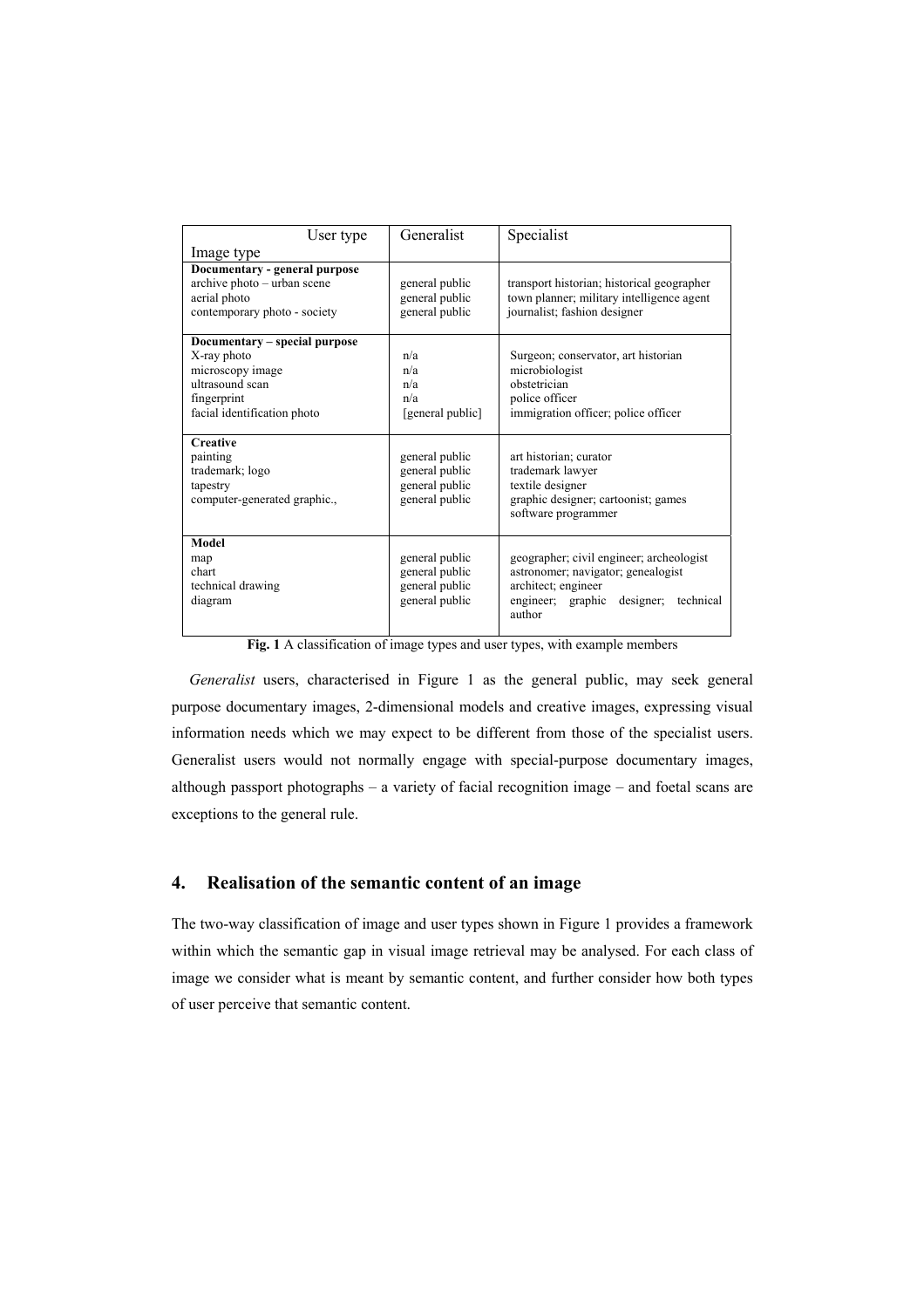#### **4.1 General purpose documentary images**

The semantic content of general purpose documentary images is multi-layered. This multilayering has been described in different ways. The art historian Panofsky, working with creative images, identified 'pre-iconographic', 'iconographic' and 'iconologic' levels of expression [3], which Shatford's generalisation in terms of generic, specific and abstract content, respectively, made amenable to general purpose documentary images [4]. Shatford is more particularly associated with the *of-ness* and *about-ness* of image content, the former derived from Panofsky's *factual* pre-iconography and iconography levels, and the latter from his *expressional* pre-iconography and iconography levels of analysis [4]. The of-ness and about-ness content finds alternative expression in *hard* and *soft* indexing [5], an approach which resonates with the *perceptual* and *interpretive* layers of meaning postulated by Jörgensen [6]. In her study of human pictorial image perception, participants – asked to identify the attributes present in an image – also recognised *reactive* content. The latter was defined in terms of subjective response to the image (such as uncertainty and pleasure) and is not further considered here. Perceptual attributes were those named as interpretation-free responses to a visual stimulus, and correspond broadly with the generic/pre-iconographic category of Shatford/Panofsky.

Interpretive attributes in the Jörgensen study "are those which require both interpretation of perceptual cues and application of a general level of knowledge or inference from that knowledge to name the attribute" [6]. In the case of people, interpretive qualities include the nature of the relationship among depicted persons, their mental or emotional state, or their occupation, for example. Such attributes do not conform with Panofsky's analysis since, although they are generic features, they are not interpretation-free. The specific name by which the person was known would also be an interpretive attribute, whereas Shatford/Panofsky distinguish such specific/iconographic content from the generic subject matter featured in an image. Jörgensen's interpretive attributes also encompass the abstract/iconological category of pictorial content specified by Shatford/Panofsky.

A simple characterisation of the semantics of an image in terms of perceptual and interpretive content is attractive. On the other hand, studies of user need for general purpose documentary images, both still and moving, have revealed a high incidence of requests for specific, named features such as objects, places, events and people [7-12]. There would appear to be some value, therefore, in adapting the Jörgensen model for our present purposes,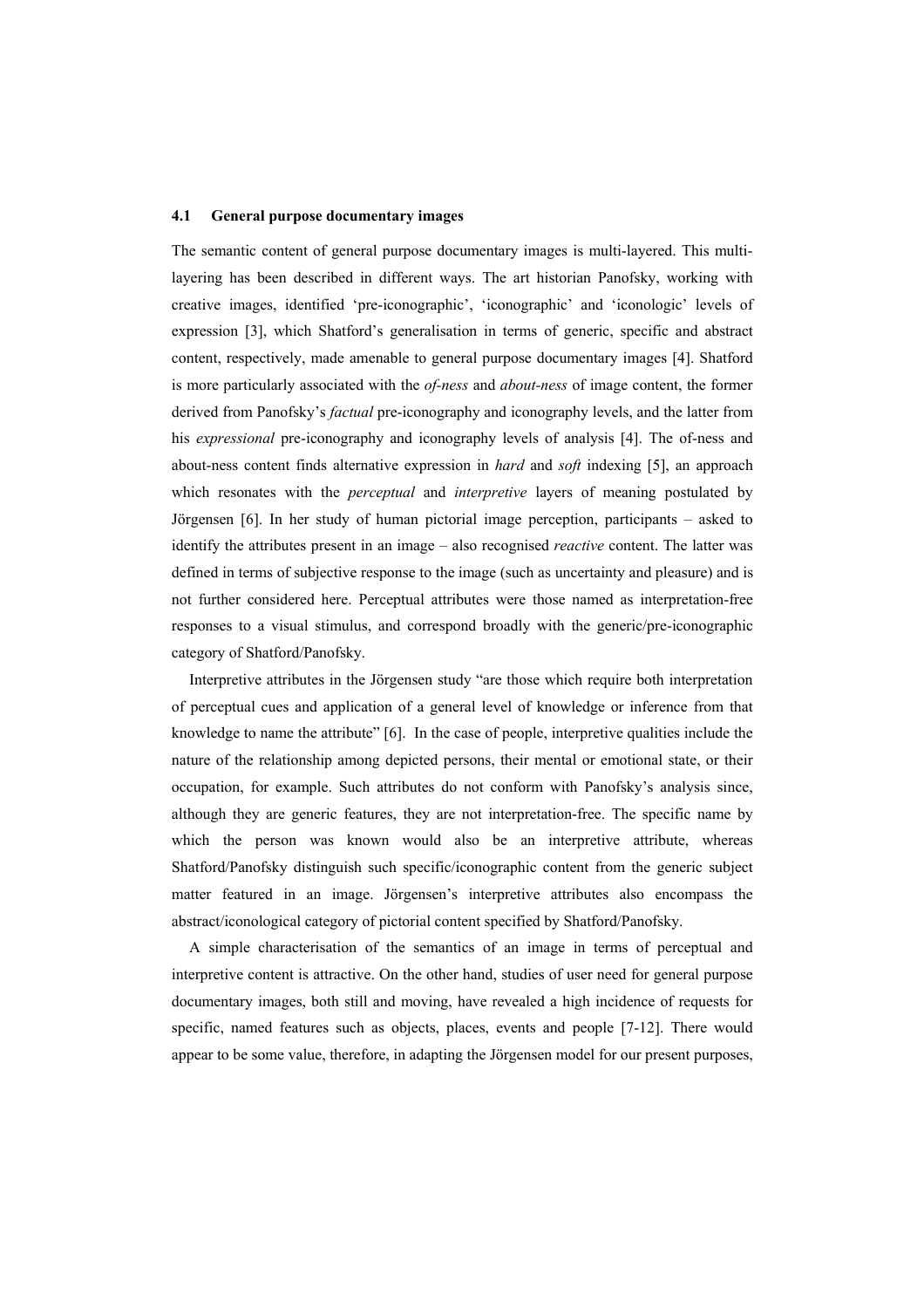by recognising semantic content in terms of perceptual, *generic* interpretive and *specific* interpretive attributes.

How a user recognises perceptual and generic interpretive matter in an image is a cognitive phenomenon which is, as yet, incompletely understood [13,14]. Greisdorf & O'Connor, reporting that "the research consensus points to an integrated cortical process involving, at least, perception and cognition", suggest that the visual impression engendered by the sensory stimuli is first cognitively matched to some form of syntactic equivalence. First time viewers, moreover, "appear to determine initially what the image represents to them before making any evaluations of its topicality, meaning and utility in regard to an information need" [13]. It might seem reasonable to suggest that the user recognises perceptual and generic interpretive content by low-level features within the image; shape may be especially significant, complemented by colour and texture, bringing to bear a previously learned linguistic identifier to generate meaning. For example, a paddle steamer may be detected within an image by matching an outline (despite the complexities of occlusion, orientation, perspective, etc.), with memorised profiles associated with the verbal tag 'paddle steamer'.

One might expect the same to be true for specific interpretive features, which, it is postulated, the user also recognises by feature matching underpinned by a defining linguistic identifier. Thus, we recognise President Bush when we see his image. Furthermore, we continue to recognise him in creative images, even when his features are subject to some degree of denotational degradation under the influence of the cartoonist's pen – an aspect of recognition by components which has been investigated in the psychology literature [15]. Whatever the perceptual processes involved it would seem to be the case that *identification* is dependent upon the prior existence – and knowledge by the user – of a defining linguistic tag. However, we heed Eakins' warning that too many investigators have made unwarranted assumptions about the nature of perceptual similarity [16], and lend support to the call for further research into the psychophysical aspects of human perception [13,14].

As an added complication, the process of identification may involve *context*, recognition of which would seem to invoke high-level cognitive analysis supported by domain and tacit knowledge. Contextual anchorage is an important role played by text annotation within the image metadata [1,5].

When the focus of interest lies with the abstract content of the image – the client wanting images of suffering or happiness, for example - shape may be of limited use, unless we use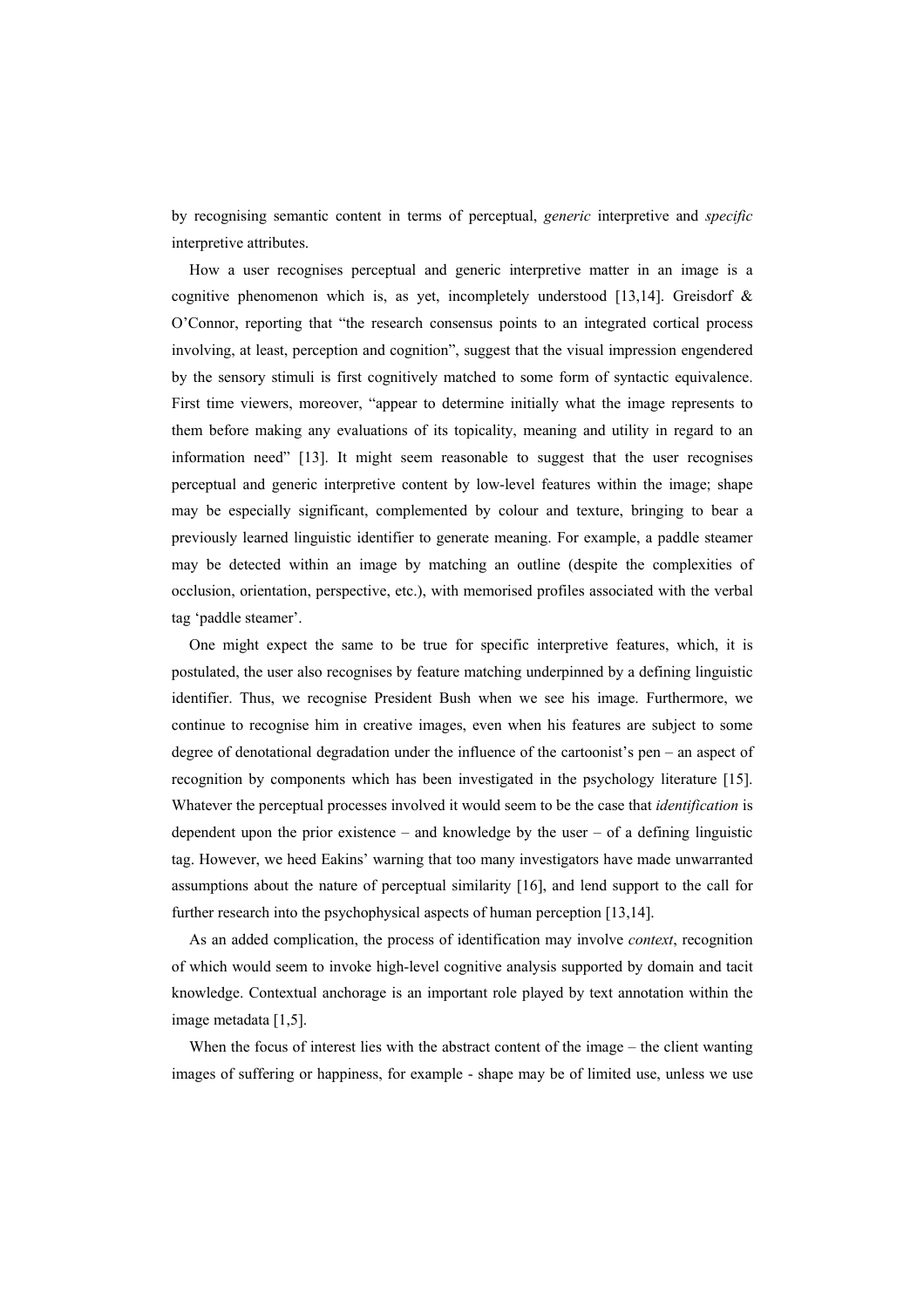recognition of features within an image to recall scenes within our memory which invoke the appropriate cognitive response . Colour might be significant, since it can be an effective communicator of mood. We are likely to be dependent, however, on the presence within metadata of an appropriate textual cue which conditions our *interpretation* of the semantic content of an image.

Both generalist and specialist users will realise semantic content of general-purpose documentary images in terms of perceptual and interpretive attributes. Such attributes in the case of the specialist user may involve linguistic identifiers of high specificity drawn from the specialised vocabulary of the subject domain in question.

### **4.2 Special purpose documentary images**

The image might take a variety of forms, but realisation of semantic content is likely, again, to reveal a heavy dependency on an intial detection of primitive features. In some applications – those which employ images captured by scanning technology or microscopy, for example - the spatial distribution of shapes, colours and textures may be particularly significant. For the specialist user, the existence and spatial distribution of such features within the image may lead to inferential reasoning about some external condition for which the image is a passive signal; examples would be the presence of a tumour within an organ of the body, or a structural mass beneath the surface of the land or water.

The user's inferential reasoning may thus establish *significance* and *identification* semantic properties which, it would seem clear, depend on linguistic identifiers for their realisation. Again, such identifiers may be highly specific and drawn from the specialised vocabulary of a particular subject domain.

#### **4.3 Creative images**

Creative images assume a greater variety of physical forms than is the case for generalpurpose documentary images; some indication of this variety may be found in [17]. In many cases the realisation of semantic content does not depart in any significant way from the analysis presented in 4.1 above. However, as the accuracy with which reality is represented in this class of images is progressively relaxed towards totally abstract form, the more significant become the perceptual and generic interpretive attributes. Correspondingly, the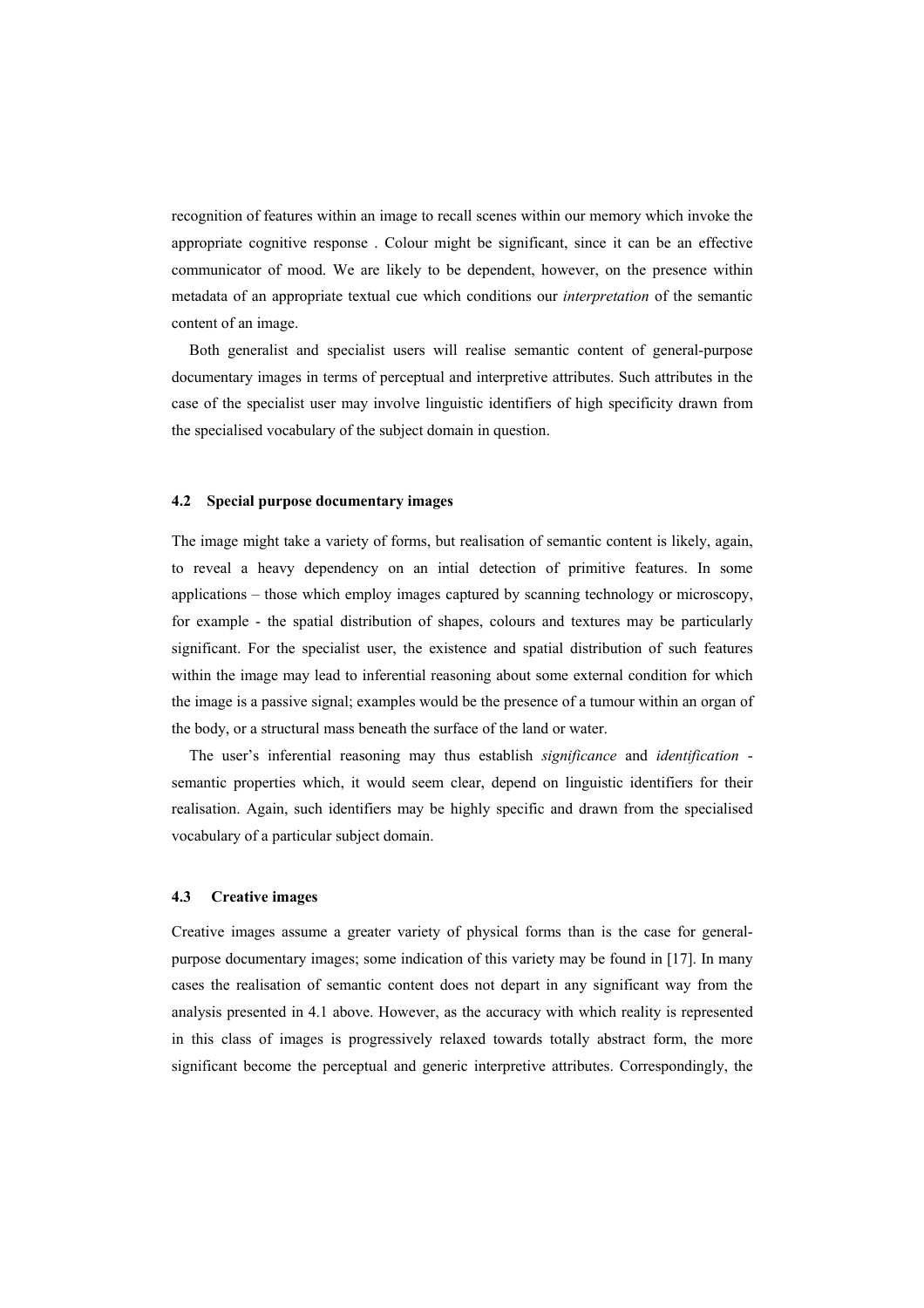more potentially effective becomes the application of CBIR techniques to this class of image, for both generalist and specialist users.

There are specialised types of creative image, the perceptual attributes of which predominate over the interpretive, or in which interpretive attributes are missing. These are context-free images which do not have the foreground/background disambiguation problem which, from the CBIR perspective, bedevils 'real scene' images. In such cases CBIR can be a powerful tool for retrieving images which are similar, on the basis of some chosen metric, to a target image. For the specialist user in particular, significant applications in trademark matching [2,18,19], and experimental work in fabric design pattern matching [2] have been reported.

### **4.4 Models**

A particular characteristic of this class of image is the presence of symbols with domainspecific meanings, shapes and delineated regions. Typically, the spatial distribution of, and relationships between, the components are highly significant. Texture and, especially, colour may also be significant, and embedded text is a frequently encountered additional feature.

In the context of a particular image, these components combine to act as a surrogate of its semantic content. For example, a diagram of a city subway system uses a range of symbols and lines to represent the reality of a particular public transport infrastructure; the diagram 'means' the transport system. The image lends itself to a single, correct - one might say objective – interpretation. For this class of images, as with context-free creative images, it is the perceptual, or denotational content which is significant.

In many cases, retrieval will be a matter of recovering a specific artefact on the basis of its title or other unique identifier. However, for the specialist user in particular, CBIR offers a promising approach to searching digital archives for similar versions of some target image, on the basis of a primitive attribute, most obviously shape [2]. A specific application in engineering drawings is one such example [20].

# **5. Retrieval evaluation study proposal**

In the preceding sections a framework has been outlined within which a comprehensive survey of the 'semantic gap' might be undertaken. Such a comprehensive survey would seem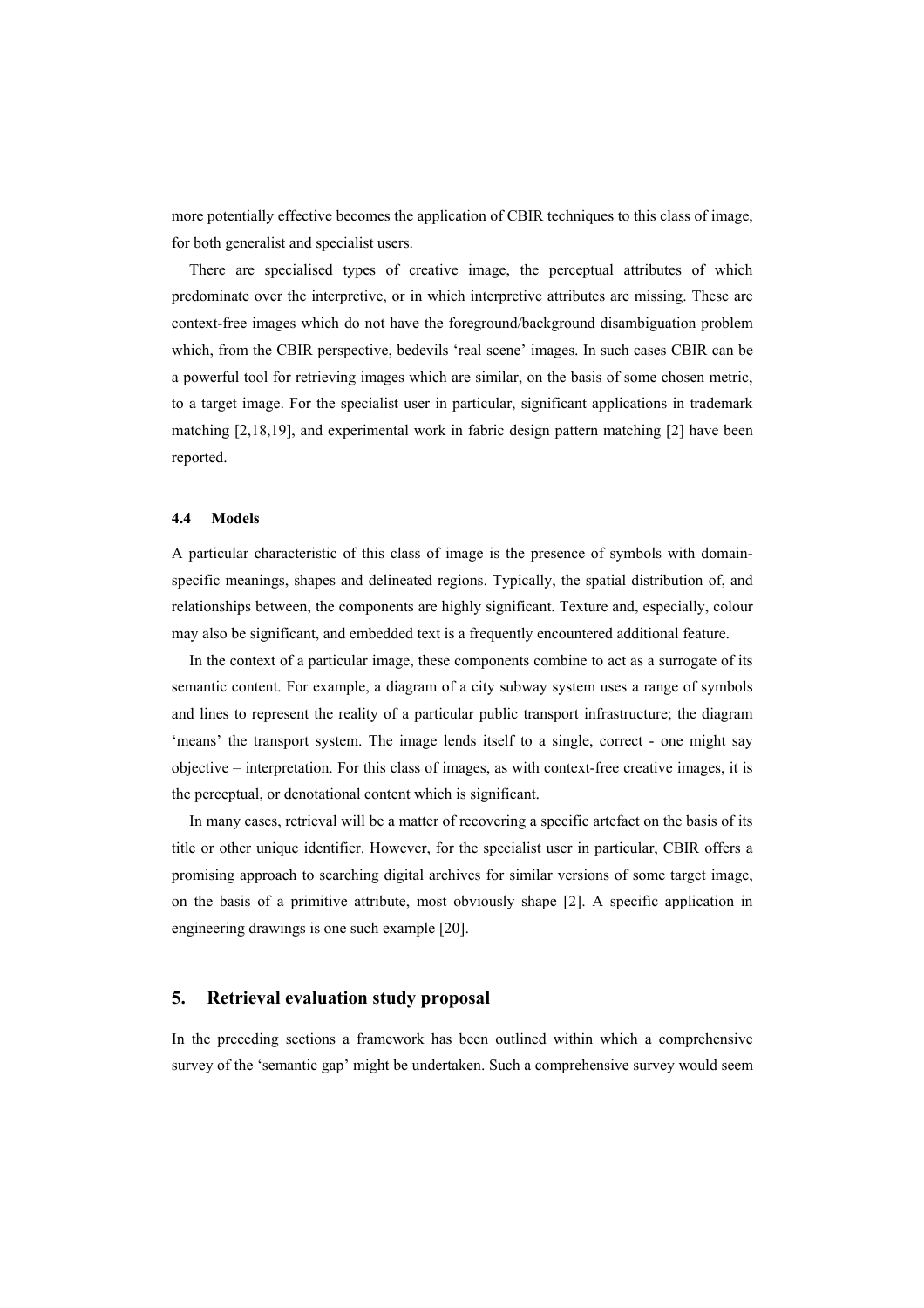overdue: the scale on which visual image retrieval activity is conducted is now very significant indeed, and must continue to grow as access to ever larger quantities of image material is liberated.

As yet there has been no study which acknowledges the full plurality of image and user types, as represented in the framework shown in this paper. There have been a limited number of end-user needs studies which have taken a partial view, including the use of general-purpose documentary images by generalist and specialist users [7-9,12,21-24]; also the use of creative images by specialist users [25,26]. Subject requests recorded by generalist and specialist users of general-purpose documentary film and video has also been reported [10,11]. But user needs analysis of special-purpose documentary images and of models awaits even this level of attention.

In order to arrive at a better informed view of the semantic gap and the possibilities for bridging it there would seem to be merit in the specification of a broadly encompassing evaluation study. Central to this study is the construction of segmented test collections of real queries and images, the segments structured in accordance with the image/user type classification outlined above. The assembly of the test collections, together with the accompanying relevance/pertinence judgements, will employ the expert domain knowledge of selected user groups. From this endeavour should come a better appreciation of the incidence of perceptual, generic interpretive and specific interpretive content of image requests across a broad spectrum of image use.

From the same evaluative platform will come an informed view on the representation and recovery of perceptual, generic interpretive and specific interpretive content by means of a consistently-applied indexing strategy, including both textual and non-textual metadata. From such an informed view will emerge, hopefully, any prospect for narrowing the 'semantic gap' in visual image retrieval.

#### **References**

- 1. Barthes, R.: The Elements of Semiology. Cape, London, (1967)
- 2. Eakins, John P.; Graham, Margaret E.: Content-based Image Retrieval. A report to the JISC Technology Applications Programme. Institute for Image Data Research, University of Northumbria at Newcastle, Newcastle upon Tyne,, (1999). http://www.unn.ac.uk/iidr/. Accessed February 2003.
- 3. Panofsky, E.: Studies in Iconology: Humanistic Themes in the Art of the Renaissance. Harper & Rowe, New York, (1962)
- 4. Shatford, S.: Analyzing the Subject of a Picture: A Theoretical Approach. Cataloguing & Classification Quarterly, 5(3) (1986), 39-61
- 5. Krause, M. G.: Intellectual Problems of Indexing Picture Collections. Audiovisual Librarian, 14(2), (1988) 73-81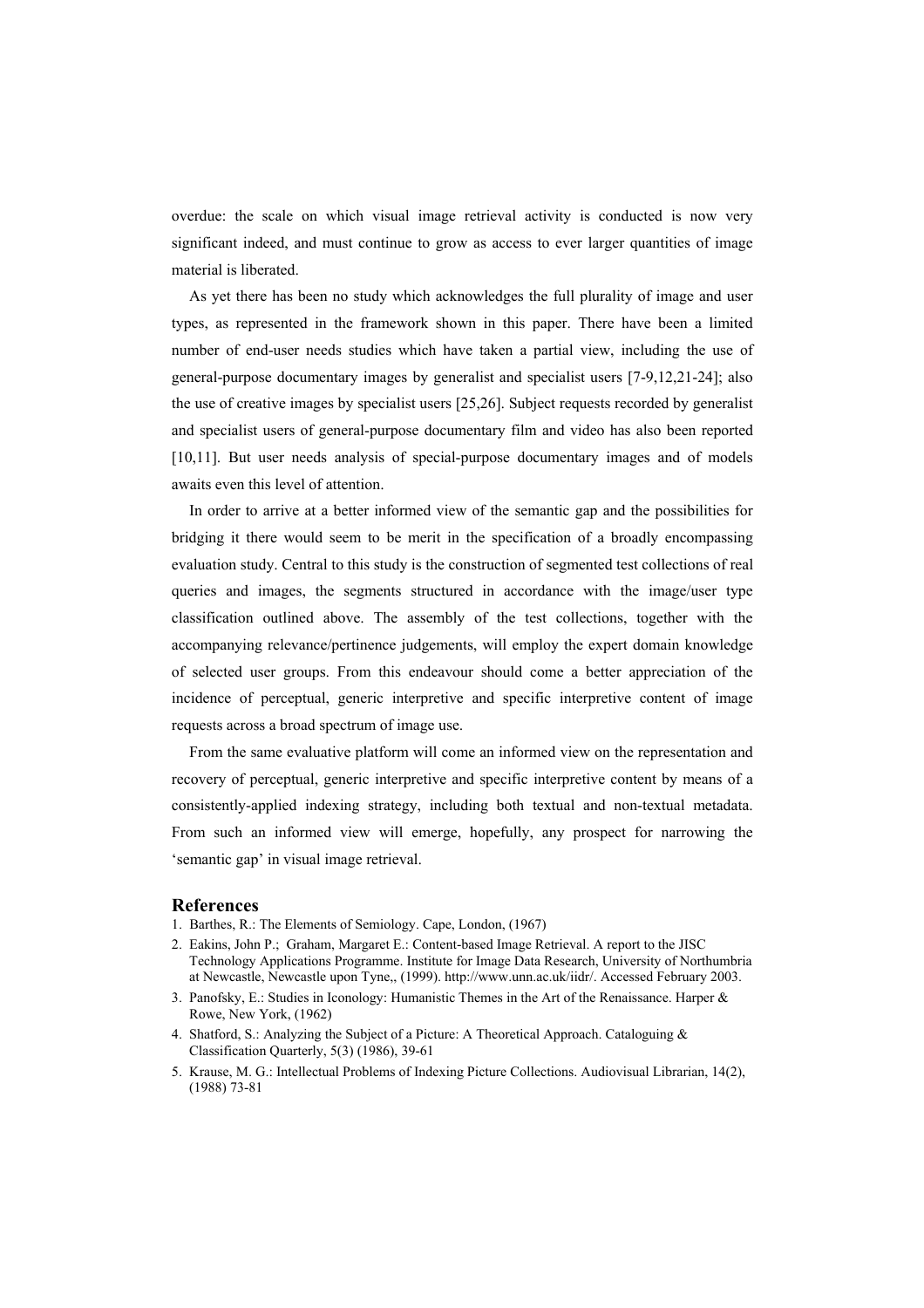- 6. Jörgensen, Corinne: Indexing Images: Testing an Image Description Template. Paper given at the ASIS 1996 Annual Conference, October 19-24, 1996. http://www.asis.org/annual-96/ElectronicProceedings/jorgensen.html. Accessed February 2003.
- 7. Enser, P.G.B.: Query Analysis in a Visual Information Retrieval Context. Journal of Document and Text Management, 1(1), (1993) 25-52
- 8. Enser, P.G.B.: Pictorial Information Retrieval. (Progress in Documentation). Journal of Documentation, 51(2) (1995) 126-170
- 9. Armitage, L.H.; Enser, P.G.B.: Analysis of User Need in Image Archives. Journal of Information Science, 23(4) (1997), 287-299
- 10. Sandom, C.; Enser, P.: VIRAMI Visual Information Retrieval for Archival Moving Imagery. In: Bearman, D.; Garzotto, F. (eds.): ichim01 International Cultural Heritage Informatics Meeting: Cultural Heritage and Technologies in the Third Millennium, Politecnico di Milano, Italy, September 3-7 2001, 141-152
- 11. Enser, P. and Sandom, C.: Retrieval of Archival Moving Imagery CBIR Outside the Frame? In: Lew, Michael S.; Sebe, Nico,; Eakins, John P. (eds.): Image And Video Retrieval. International Conference, CIVR 2002, London, UK, July 18-19, 2002 Proceedings. Springer, Berlin, (2002) 202- 214
- 12. Markkula, M.; Sormunen, E.: End-user Searching Challenges Indexing Practices in the Digital Newspaper Photo Archive. Information Retrieval 1(4), (2000) 259-285
- 13. Greisdorf, Howard; O'Connor, Brian: Modelling What Users See When They Look at Images: A Cognitive Viewpoint. In: Journal of Documentation. Vol 58. No. 1, (2002) 6-29.
- 14. Rui, Y.; Huang, T.S.; Chang, S.-F.: Image Retrieval: Current Techniques, Promising Directions, and Open Issues. Journal of Visual Communication and Image Representation 10, (1999) 39-62.
- 15. Biederman, I.: Recognition-by-components: A Theory of Human Image Understanding. Psychological Review 94(2), (1987) 115-147.
- 16. Eakins, J.P.: Content-Based Image Retrieval What's Holding It Back? Paper given at the ASCI [Advanced School for Computing and Imaging] 2002 Conference, Lochem, the Netherlands, June 19-21 2002.
- 17. Graham, Margaret E.: The Description and Indexing of Images. Report of a survey of ARLIS members, 1998/1999. (1999). http://www.unn.ac.uk/iidr/ARLIS/arlisrep.htm. Accessed February 2003.
- 18. Eakins,, J.P.; Graham, M.E.; Boardman, J.M.: Trademark Image Retrieval by Shape Similarity. IEEE Multimedia, 5(2), April-June 1998, 53-63
- 19. Wu, J.K. et al.: Content-Based Retrieval for Trademark Registration. Multimedia Tools and Applications 3, (1996) 245-267.
- 20. Eakins, J. P. Design Criteria for a Shape Retrieval System. Computers in Industry, 21 (1993), 167- 184
- 21. Conniss, L.R; Ashford, L.R; Graham, M.E.: Information Seeking Behaviour in Image Retrieval. VISOR 1 Final Report. Library and Information Commission Research Report 95. Institute for Image Data Research, University of Northumbria at Newcastle' Newcastle upon Tyne, (2000)
- 22. Fidel, Raya: The Image Retrieval Task: Implications for the Design and Evaluation of Image Databases. New Review of Hypermedia and Multimedia. 1997 (3) 181-199
- 23. Ornager, Susanne: The Newspaper Image Database: Empirical Supported Analysis of Users' Typology and Word Association Clusters. In Fox, E.A.; Ingwersen, P.; Fidel R.; (eds): SIGIR 95, Proceedings of the 18th International AGM SIGIR Conference on Research and Development in Information Retrieval. Association for Computing Machinery, New York, (1995). 212-218
- 24. Markkula, M.; Sormunen, E.: Searching for Photos Journalists' Practices in Pictorial IR. In: Eakins, J.P.; Harper, D.J.; Jose, J. (eds) The Challenge of Image Retrieval: papers presented at a Workshop on Image Retrieval, 5 February 1998, University of Northumbria at Newcastle, UK. University of Northumbria at Newcastle, Newcastle upon Tyne,, (1998)